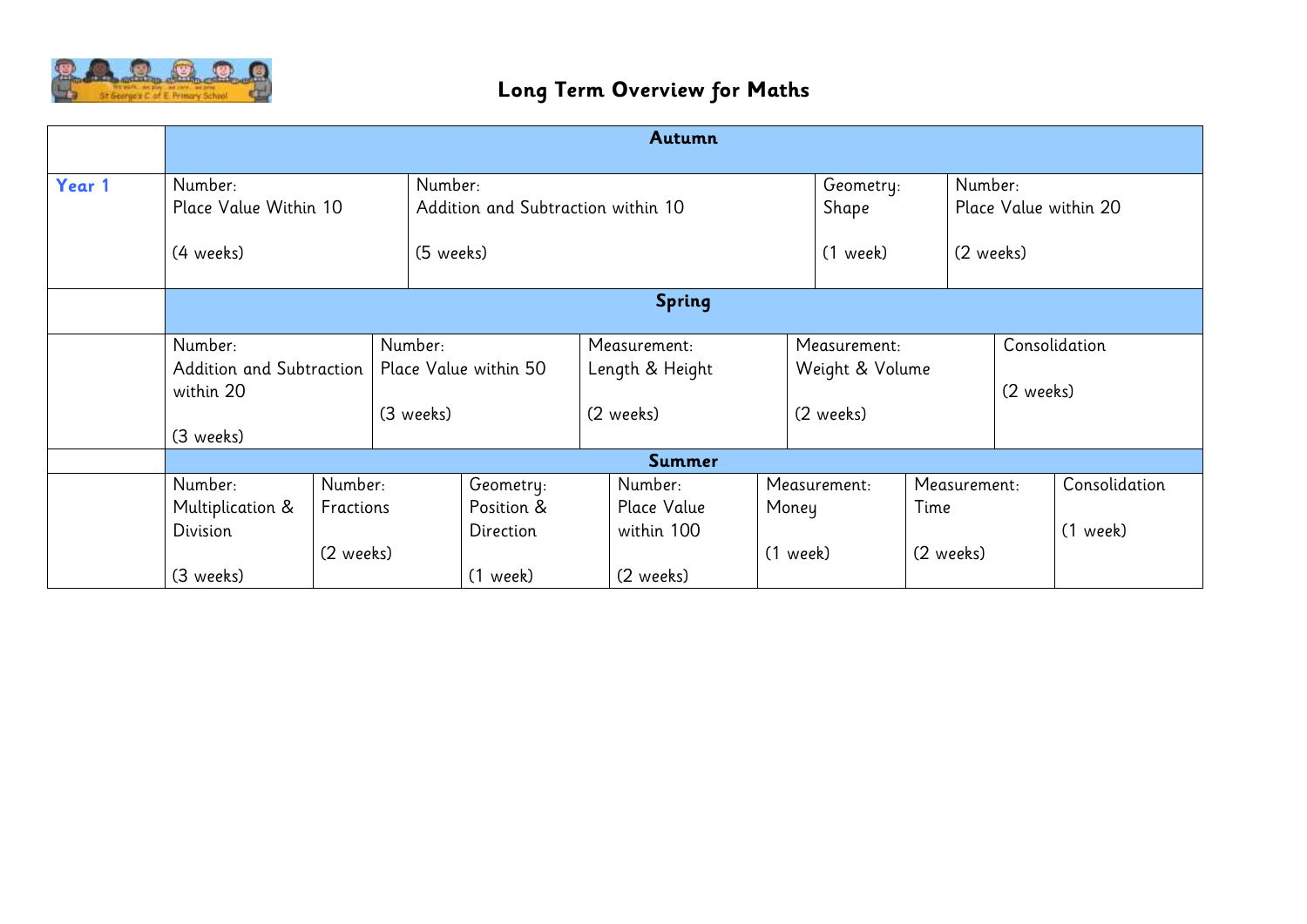

|        | Autumn                             |            |                          |           |                              |                  |                |               |  |  |  |
|--------|------------------------------------|------------|--------------------------|-----------|------------------------------|------------------|----------------|---------------|--|--|--|
| Year 2 | Number:                            |            | Number:                  |           | Measurement:                 | Number:          |                | Consolidation |  |  |  |
|        | Place Value                        |            | Addition and Subtraction |           | Money                        | Multiplication & |                |               |  |  |  |
|        |                                    |            |                          |           |                              | Division         |                | $(1$ week)    |  |  |  |
|        | (3 weeks)                          |            | (5 weeks)                |           | (2 week)                     |                  |                |               |  |  |  |
|        |                                    |            |                          |           |                              | (2 weeks)        |                |               |  |  |  |
|        | <b>Spring</b>                      |            |                          |           |                              |                  |                |               |  |  |  |
|        |                                    |            |                          |           |                              |                  |                |               |  |  |  |
|        | Number:                            |            | <b>Statistics</b>        |           | Geometry:                    |                  |                | Number:       |  |  |  |
|        | Addition and Subtraction within 20 |            |                          |           | Property of Shape            |                  | Fractions      |               |  |  |  |
|        |                                    |            | (3 weeks)                |           |                              |                  |                |               |  |  |  |
|        | (3 weeks)                          |            |                          |           | (3 weeks)                    |                  | (3 weeks)      |               |  |  |  |
|        |                                    |            |                          |           |                              |                  |                |               |  |  |  |
|        |                                    |            |                          |           | Summer                       |                  |                |               |  |  |  |
|        | Measurement:                       | Geometry:  | Measurement:             |           | Measurement:                 |                  | Investigations | Consolidation |  |  |  |
|        | Length & Height                    | Position & | Time                     |           | Mass, Capacity & temperature |                  | $(1$ week)     |               |  |  |  |
|        |                                    | Direction  |                          |           |                              | (2 week)         |                |               |  |  |  |
|        | (2 weeks)                          |            | (2 week)                 | (3 weeks) |                              |                  |                |               |  |  |  |
|        |                                    | (2 weeks)  |                          |           |                              |                  |                |               |  |  |  |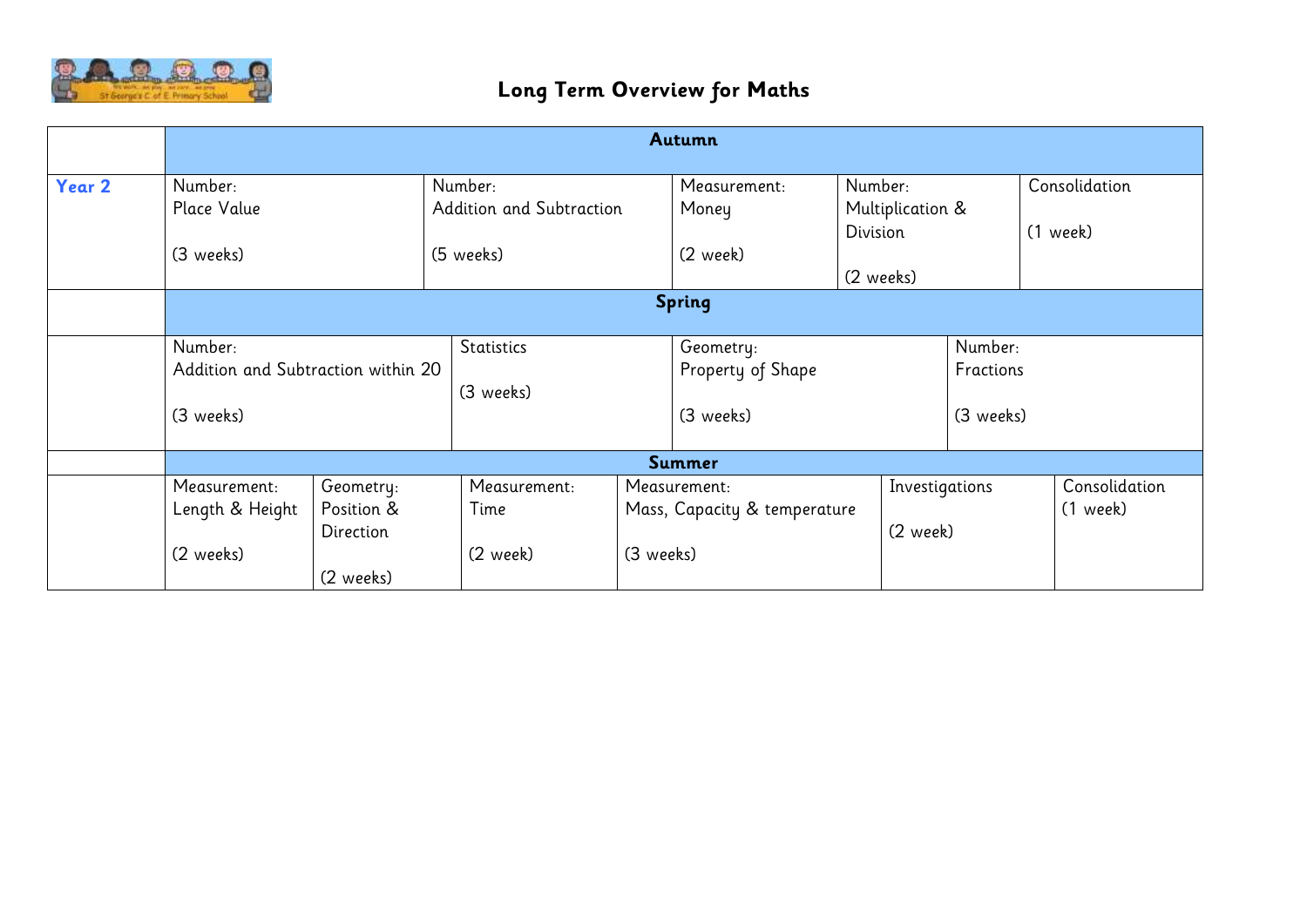

|        | Autumn                                  |                                     |           |                   |                                     |                                    |              |                                      |                           |  |  |
|--------|-----------------------------------------|-------------------------------------|-----------|-------------------|-------------------------------------|------------------------------------|--------------|--------------------------------------|---------------------------|--|--|
| Year 3 | Number:<br>Place Value                  |                                     |           |                   | Number:<br>Addition and Subtraction |                                    |              | Number:<br>Multiplication & Division |                           |  |  |
|        | (3 weeks)                               |                                     |           |                   | (5 weeks)                           |                                    |              | (4 weeks)                            |                           |  |  |
|        | <b>Spring</b>                           |                                     |           |                   |                                     |                                    |              |                                      |                           |  |  |
|        | Number:<br>Multiplication &<br>Division | Measurement:<br>Money<br>$(1$ week) |           | <b>Statistics</b> |                                     | Measurement:<br>Length & Perimeter |              | Number:<br>Fractions                 | Consolidation             |  |  |
|        | (3 weeks)                               |                                     |           |                   | (2 weeks)                           | (3 weeks)                          |              | (2 weeks)                            | $(1$ week)                |  |  |
|        |                                         |                                     |           |                   |                                     | <b>Summer</b>                      |              |                                      |                           |  |  |
|        | Number:<br>Fractions                    | Measurement:<br>Time                |           |                   |                                     | Measurement:<br>Property of Shape  | Measurement: | Mass, Capacity & temperature         | Consolidation<br>(1 week) |  |  |
|        | (3 weeks)                               |                                     | (3 weeks) |                   | (2 week)                            |                                    |              | (3 weeks)                            |                           |  |  |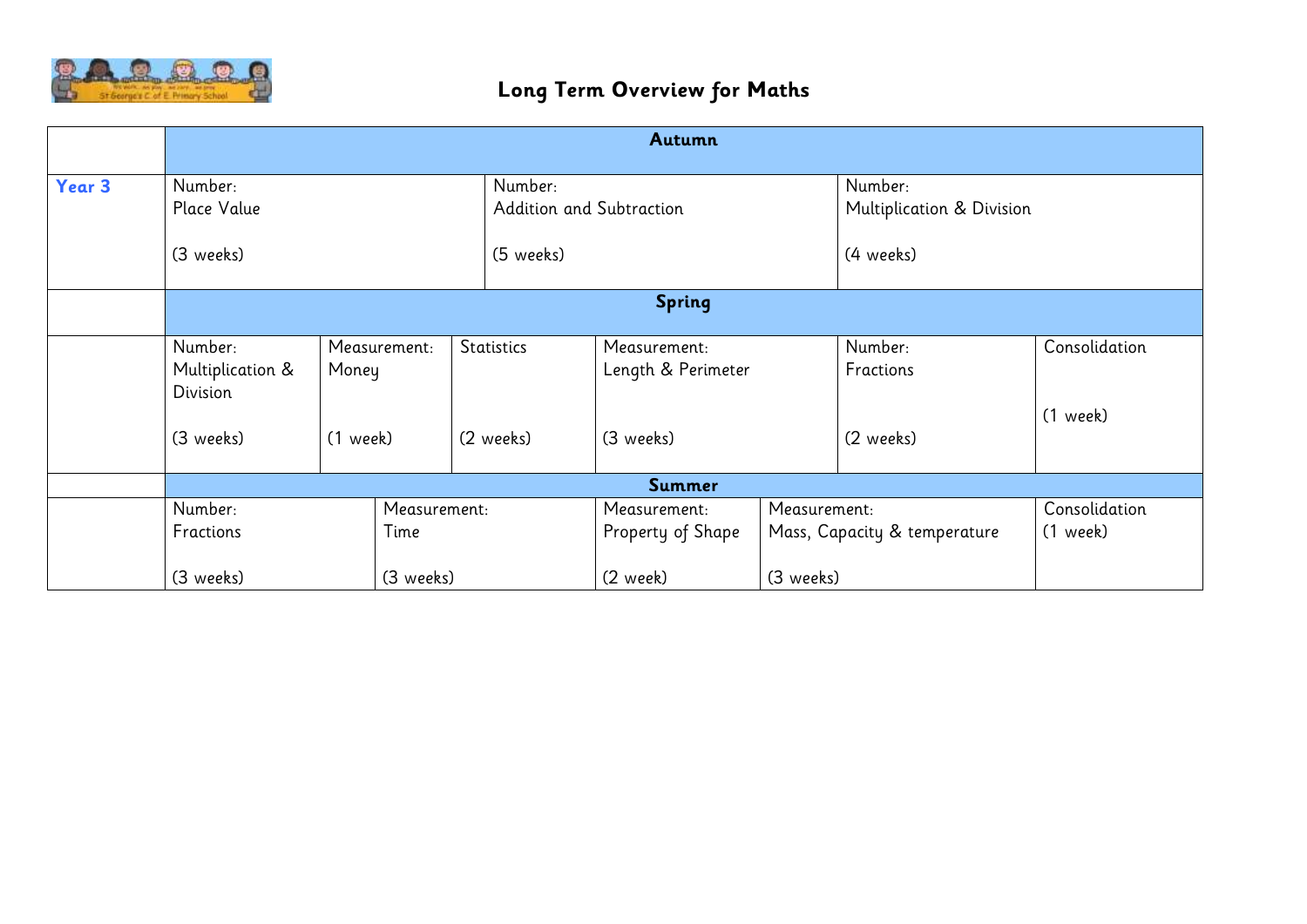

|        | Autumn                                            |           |                                    |           |             |                          |                                     |                         |           |                                         |  |                             |
|--------|---------------------------------------------------|-----------|------------------------------------|-----------|-------------|--------------------------|-------------------------------------|-------------------------|-----------|-----------------------------------------|--|-----------------------------|
| Year 4 | Number:                                           |           | Number:                            |           |             | Measurement:             |                                     |                         | Number:   |                                         |  |                             |
|        | Place Value                                       |           |                                    |           |             | Addition and Subtraction |                                     | Length & Perimeter      |           |                                         |  | Multiplication & Division   |
|        | (4 weeks)                                         |           |                                    |           | (3 weeks)   |                          |                                     | (2 weeks)               |           | (3 weeks)                               |  |                             |
|        | <b>Spring</b>                                     |           |                                    |           |             |                          |                                     |                         |           |                                         |  |                             |
|        | Number:<br>Multiplication & Division<br>(3 weeks) |           | Measurement:<br>Area<br>$(1$ week) |           | Number:     |                          |                                     |                         | Number:   |                                         |  | Consolidation               |
|        |                                                   |           |                                    |           | Fractions   |                          |                                     | Decimals                |           |                                         |  |                             |
|        |                                                   |           |                                    |           | (4 weeks)   |                          |                                     |                         | (3 weeks) |                                         |  | $(1$ week)                  |
|        |                                                   |           |                                    |           |             | Summer                   |                                     |                         |           |                                         |  |                             |
|        | Number:<br>Decimals                               |           | Measurement:<br>Time<br>Money      |           | Measurement | Statistics               | Measurement:<br>Properties of Shape |                         |           | Measurement:<br>Position &<br>Direction |  | Consolidation<br>$(1$ week) |
|        | (2 weeks)                                         | (2 weeks) |                                    | (2 weeks) | $(1$ week)  |                          |                                     | (3 weeks)<br>$(1$ week) |           |                                         |  |                             |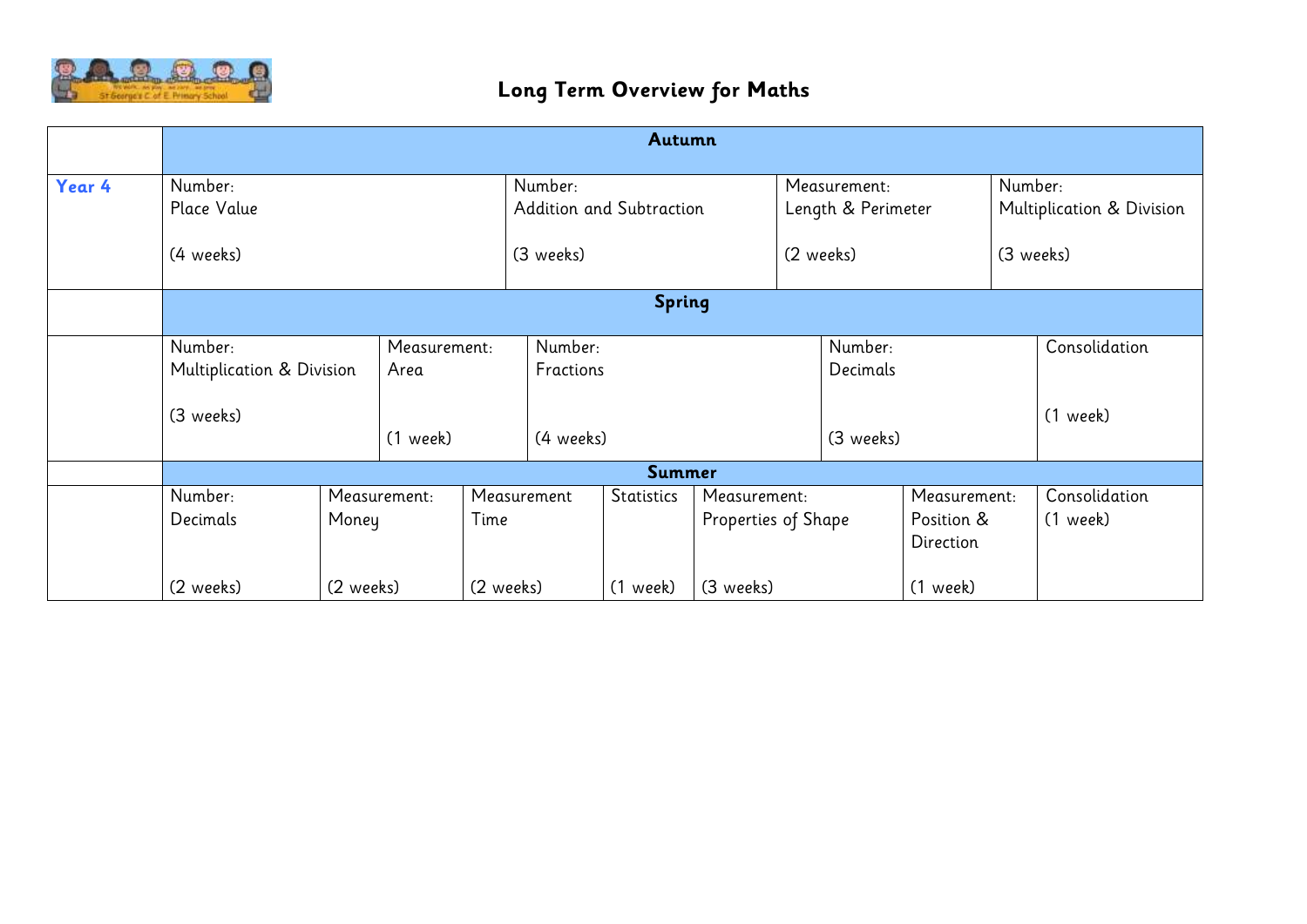

|        | Autumn           |           |                          |                     |                           |                  |               |  |  |  |  |
|--------|------------------|-----------|--------------------------|---------------------|---------------------------|------------------|---------------|--|--|--|--|
|        |                  |           |                          |                     |                           |                  |               |  |  |  |  |
| Year 5 | Number:          |           | Number:                  | Statistics          | Number:                   |                  | Measurement:  |  |  |  |  |
|        | Place Value      |           | Addition and Subtraction |                     | Multiplication & Division | Perimeter & Area |               |  |  |  |  |
|        | (3 weeks)        |           | (2 weeks)                | (2 weeks)           | (3 weeks)                 | (2 weeks)        |               |  |  |  |  |
|        | <b>Spring</b>    |           |                          |                     |                           |                  |               |  |  |  |  |
|        | Number:          | Number:   |                          |                     | Number:                   |                  | Consolidation |  |  |  |  |
|        | Multiplication & | Fractions |                          |                     | Decimals &                |                  |               |  |  |  |  |
|        | Division         |           |                          |                     | Percentages               |                  |               |  |  |  |  |
|        |                  |           |                          |                     |                           |                  |               |  |  |  |  |
|        | (3 weeks)        | (6 weeks) |                          |                     | (2 weeks)                 | (1 week)         |               |  |  |  |  |
|        |                  |           |                          | Summer              |                           |                  |               |  |  |  |  |
|        | Number:          |           | Measurement:             | Measurement:        | Measurement:              | Measurement:     | Consolidation |  |  |  |  |
|        | Decimals         |           | Property of Shape        | Position &Direction | <b>Converting Units</b>   | Volume           |               |  |  |  |  |
|        | (3 weeks)        |           | (3 weeks)                | (2 week)            | (2 weeks)                 | (1 week)         | (1week)       |  |  |  |  |